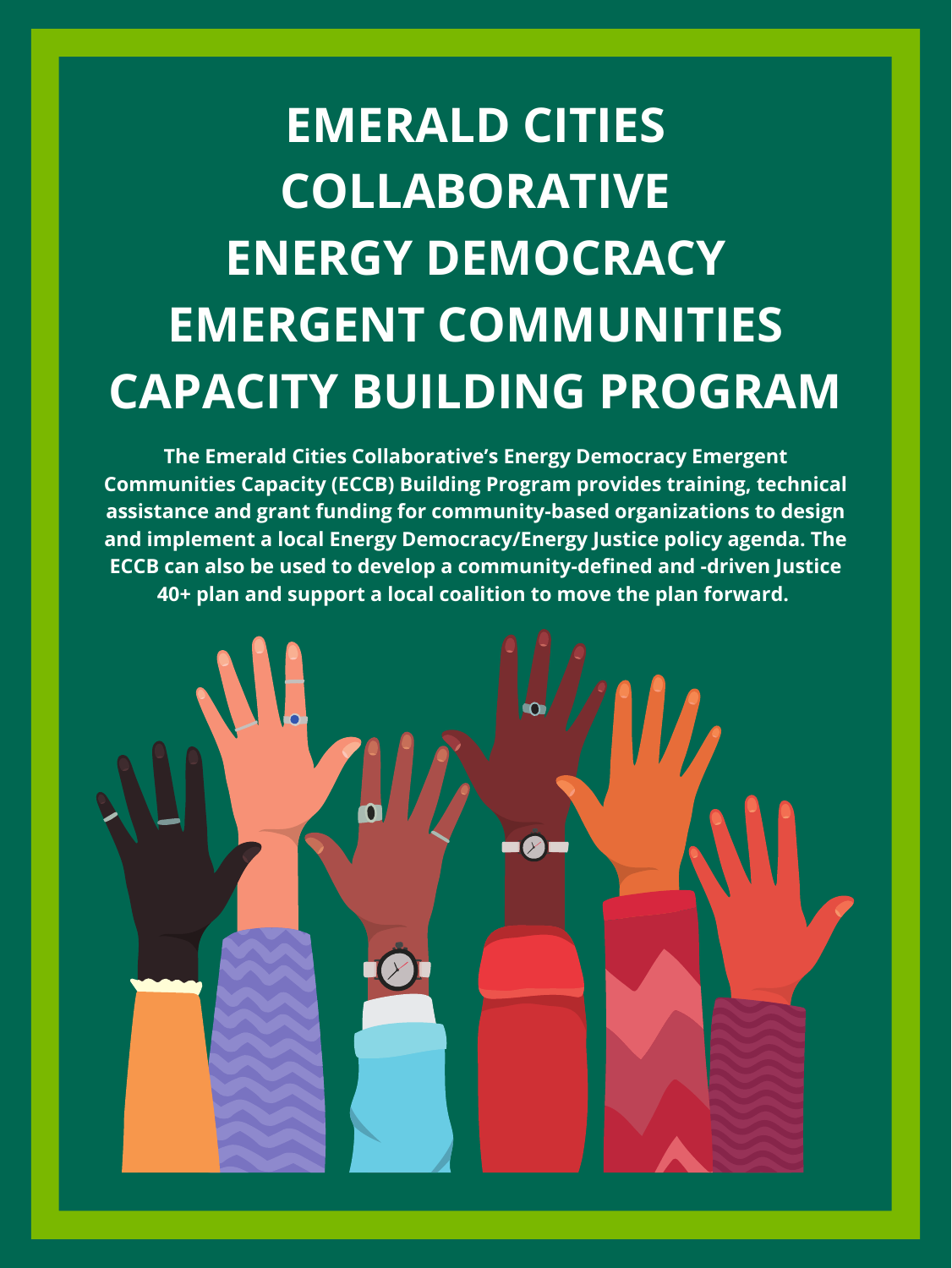B I P O C O R F R O N T L I N E C O M M U N I T I E S WHO ARE RECENTLY/NEWLY IN CORPORATING EN ERGY, ENERGY SYSTEMS ANALYSIS AND ENERGY D E M O C R A C Y I N T O T H E I R INTERSECTIONAL JUSTICE LENS AND WHO WANT TO TAKE THEIR WORK D E E P E R. COMMUNITIES MAY ALSO WANT TO LEVERAGE THE JUSTICE40 I N I T I A T I V E.

B I P O C O R F R O N T L I N E L E A D E R S H I P COMMUNITY-BASED ORGANIZATION BASED IN UNITED STATES OR U.S. TERRITORIES PRIORITIZING THOSE WITH BUDGETS OF \$1M OR LESS 501(C)(3) OR THOSE WITH A FISCAL **SPONSOR** 

#### **E L I G IBL E U S E S :**

### GENERAL OPERATING SUPPORT SUCH AS (BUT NOT LIMITED TO):

**Grant Amount:** \$25,000-\$50,000

**Timeline:** 1 year with potential of non-cost extensions

**Funders:** The Energy Democracy/Justice 40 Emergent Communities project is partially funded by Bezos Earth Fund, JPB Foundation, The Kendeda Fund, and

## the Broad Foundation.

## **Type of Funding:** General operating support/planning grant

- $\bullet$  STIPENDS
- C O M M U N I C A T I O N S
- **TECHNICAL ASSISTANCE AND TRAININGS**
- · FIN AN CIAL & AD MINISTRATION TRAINING & ADVISORY SERVICES
- **FACILITATION**
- **.** STRATEGY SUPPORT SERVICES
- · POPULAR/COMMUNITY EDUCATION AND TRAINING
- · FUNDRAISING PLANNING
- C O M M U N I T Y E N G A G E M E N T / O R G A N I Z I N G

#### **I N E L I G IBL E U S E S :** L O B B Y I N G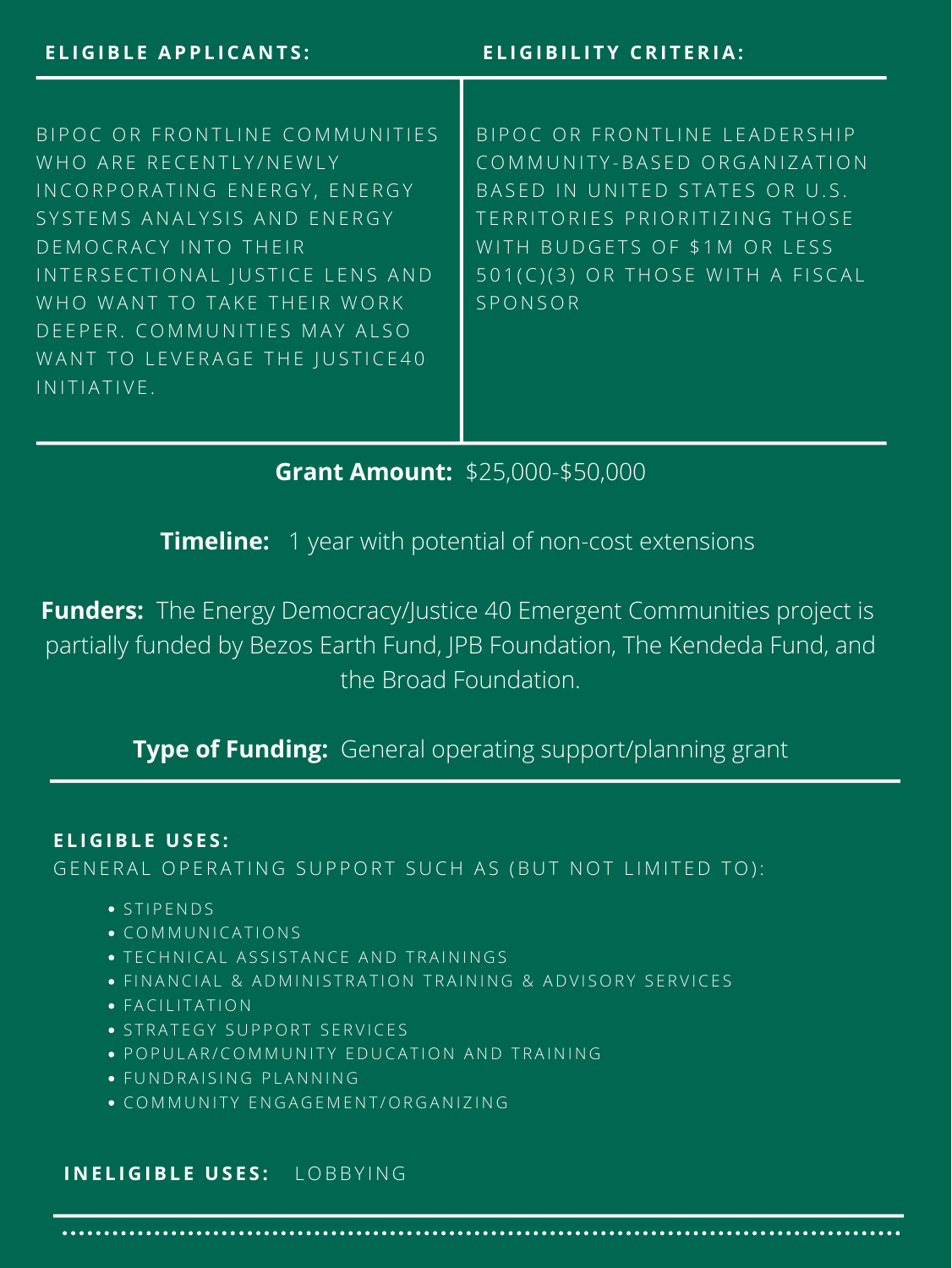#### **A D D I T I O N AL PR O G RA M S ERV I C E S :**

IN ADDITION TO OPERATING/PLANNING GRANTS, WHAT OTHER ECC P R O G R A M S / S E R V I C E S A R E Y O U I N T E R E S T E D I N :

ENERGY DEMOCRACY TRAINING/COMMUNITY EDUCATION

**Application Deadline:** Jun 1, 2022

- **ENERGY DEMOCRACY POLICY DEVELOPMENT/TECHNICAL ASSISTANCE**
- \_\_\_ ENERGY DEMOCRACY/JUSTICE POLICY RESEARCH
- ENERGY DEMOCRACY SCORECARD FACILITATION
- **\_\_\_ JUSTICE40 INFORMATION, UPDATES AND TECHNICAL ASSISTANCE**
- \_\_\_ PEOPLE'S JUSTICE40+ COMMUNITY BENEFIT PLAYBOOK
- \_\_\_ FINANCIAL & ADMINISTRATIVE ADVISORY SERVICES
- COMMUNITY-LABOR TABLE SETTING OR CONNECTING WITH **O R G A N I Z E D LAB O R**

## PLEASE SUBMIT COMPLETED APPLICATIONS TO ENERGYDEMO[CRAC](mailto:energydemocracy@emeraldcities.org)Y@EMERALDCITIES.ORG

1 ECC CAN PROVIDE TECHNICAL ASSISTANCE TO HELP CREATE THESE REQUIREMENTS

#### **A N T I C I PAT E D O U T C O M E S :**

**RE P O RT I N G RE Q U IRE M E N T S :** 1

- $\bullet$  INCREASED COMMUNITY CAPACITY IN ENERGY DEMOCRACY
- · BASE BUILDING AROUND ENERGY D E M O C R A C Y A N D / O R J U S T I C E 40 D E V E L O P M E N T O F E N E R G Y D E M O C R A C Y A N D / O R J U S T I C E 40 STRATEGIES AND PLANS
- **ADVANCEMENT OF ENERGY** D E M O C R A C Y P O L I C I E S
- **STORYTELLING NARRATIVE OF** OUTCOMES OF PROGRAM/WITNESSING OF THE WORK
- $\bullet$  COMPLETED ENERGY DEMOCRACY S C O R E C A R D ( L A N D S C A P E A S S E S S M E N T )
- $\bullet$  COMPLETED COMMUNITY BENEFIT PLAN